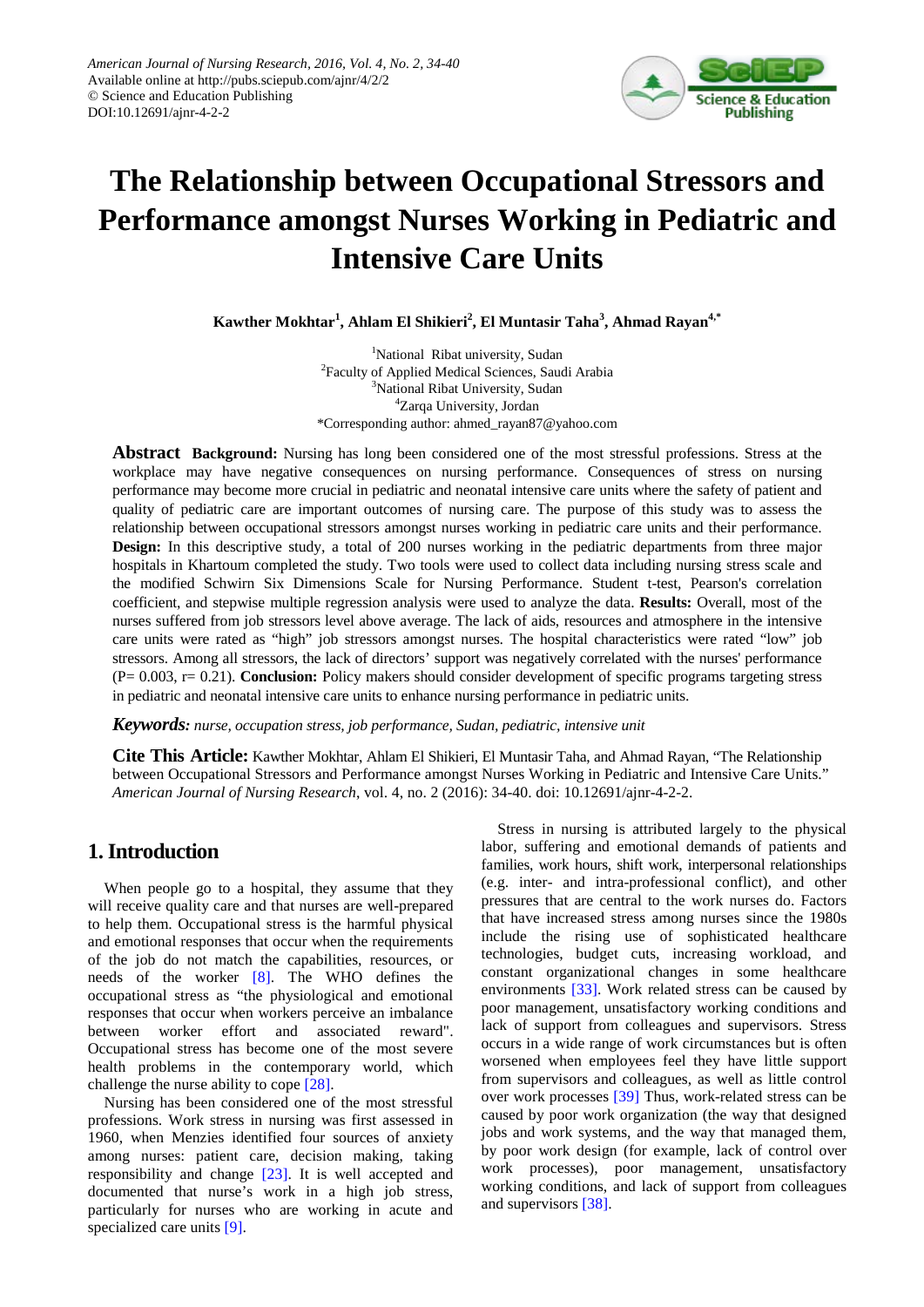Job stressors and low job control are shown to be risk factors for patients' safety and could lead to poor job performance including reduced quality of nursing care [\[35\].](#page-6-7) WHO estimated that the cost of stress and stressrelated problems affecting the organizations to be in excess of \$150 billion annually [\[39\].](#page-6-5) High level of burnout and turn over, and high levels of cortisol in the blood are evident in nurses who often work in the limit of life and death, such as emergency and intensive care units, are more exposed to psychological stress [\[21\].](#page-6-8)

Stress is one of the main factors affecting one's efficiency as well as staff health and quality of nursing services [\[37\].](#page-6-9) Because nurses are the key caregivers in hospitals, they can significantly influence the quality of care provided and, ultimately, treatment and patient outcomes [\[15\].](#page-6-10)

Pediatric inpatient safety and quality of pediatric care are crucial outcomes of nursing care. Neonatal intensive care unit (NICU) is a unit designed to provide care for sick and premature infants during the transitional period after birth in which the infant faces many physiological changes [\[37\].](#page-6-9)

The environment of NICU, where many personals are involved in the treatment and care of infants can be stressful for nurses as well as infants and their families [\[20\].](#page-6-11) Neonatal specialists nurses, usually a head nurse and primary nurses who are in charge of only one infant and perhaps a clinical nurse specialist trained in neonatal care), residents, and medical, nursing, and even midwifery students are present at any NICU. Among all staff members, nurses are responsible for the majority of everyday care procedures of the infants [\[18,37\].](#page-6-12) Furthermore, family members of patients in ICU are usually highly stressed and demanding which may increase stress among nurses [\[16,17,31\].](#page-6-13) Violence at workplace is another challenge for nurses that might increase their stress [\[32\].](#page-6-14)

It is a known fact that Pediatric and Neonatal Intensive Care Units (PNICU) are places that generate tensions and stress, motivated by interpersonal relationships, and intense emotions caused by the constant exposure to risks of dying [\[13,19\],](#page-6-15) but little is known about the consequences of occupational stressors on the performance of nurses working in pediatric and neonatal intensive care units. This problem may become more evident in countries with limited resources such as Khartoum, the capital of Sudan. The populations of Khartoum State are over five millions. It has three states which are Khartoum, Khartoum North and Omdurman, where little knowledge about nursing stress is known. Investigating this aspect would be a real contribution in research, as it is a seriously neglected issue in Sudan. Furthermore, the extent of the study problem "occupational stress among nurses" is highlighted, and hospital administrators might be able to employ specific strategies to improve nursing work practice environment and this consequently would positively reflect on quality of nursing services provided. Consequently, the aim of the current study was to determine the job stressors amongst nurses in the pediatric and neonatal intensive care units in Khartoum state and their relationship with their performance.

### **2. Methods**

#### **2.1. Study Design**

In order to fulfill the aim of the current study, a crosssectional descriptive correlational design was used utilizing a hospital-based survey in three large hospitals in Khartoum, the national capital of Sudan.

#### **2.2. Setting and Study Sampling Technique**

The main hospitals specialized in children were chosen from the three states. One hospital was located in in Khartoum, the second was in Khartoum North, and the last one was in Omdurman. The selection of the three hospitals was based on the fact that they have large number of children in the pediatric department. In terms of the number of nurses, the above mentioned hospitals have larger number of nurses [\[22\].](#page-6-16)

A multi-stage sampling method was used in recruiting nurses from the previously mentioned hospitals so as to give equal chance to participants and avoid any selection bias. The list of the nurses was obtained from the human resource officers and the names were entered in a ballot in order to select participants randomly and give all the nurses equal chances for inclusion in the current study, thus avoiding selection bias. All female and male nurses with different educational background (i.e. those with diplomas, undergraduate and postgraduate certificates university level were eligible for entry in the study, while auxiliary nurses were excluded.

There are no previous studies conducted in Sudan or Sudanese nurses working overseas with similar study objectives. As such, the following equation was used to determine the sample size for the current study based on studies conducted in neighboring countries such as Nigeria with an incidence of occupational stress of 36.5%.

$$
N = Z\alpha 2pq / d2 [14]
$$
  
N = (1.96)2pq/(0.07)2  
= (1.96)2×.365×635 ÷ 0.07×0.07 = 181

Where p value equals (1) and q value  $=-1$ - p, N is the number of participants or the sample size. In the current study, a total of 200 nurses working in the Pediatric department were selected.

#### **2.3. Ethical Considerations:**

The approval to conduct the current study was sought from the scientific committee at the College of Nursing Sciences at the University of Khartoum. The three selected hospitals were approached and ethical permission was obtained from the General Directors. All nurses participated in the study were those who actually agreed to complete the study.

#### **2.4. Sample Characteristics**

The current study recruited 200 participants. Four nurses did not complete the study. As such, the following discussion presents the results of 196 participants. The study included male ( $n = 48$ ) and female ( $n = 148$ ) with three of them had a post-graduate degree in Nursing [\(Table 1\)](#page-2-0). Most of the participants were single, while six of them were divorced, and only three females were widowed. Eighty eight participants had < 5 years of experience and worked in the pediatrics' department mostly as staff nurse Most of the participants aged <31 years of age [\(Figure 1\)](#page-2-1).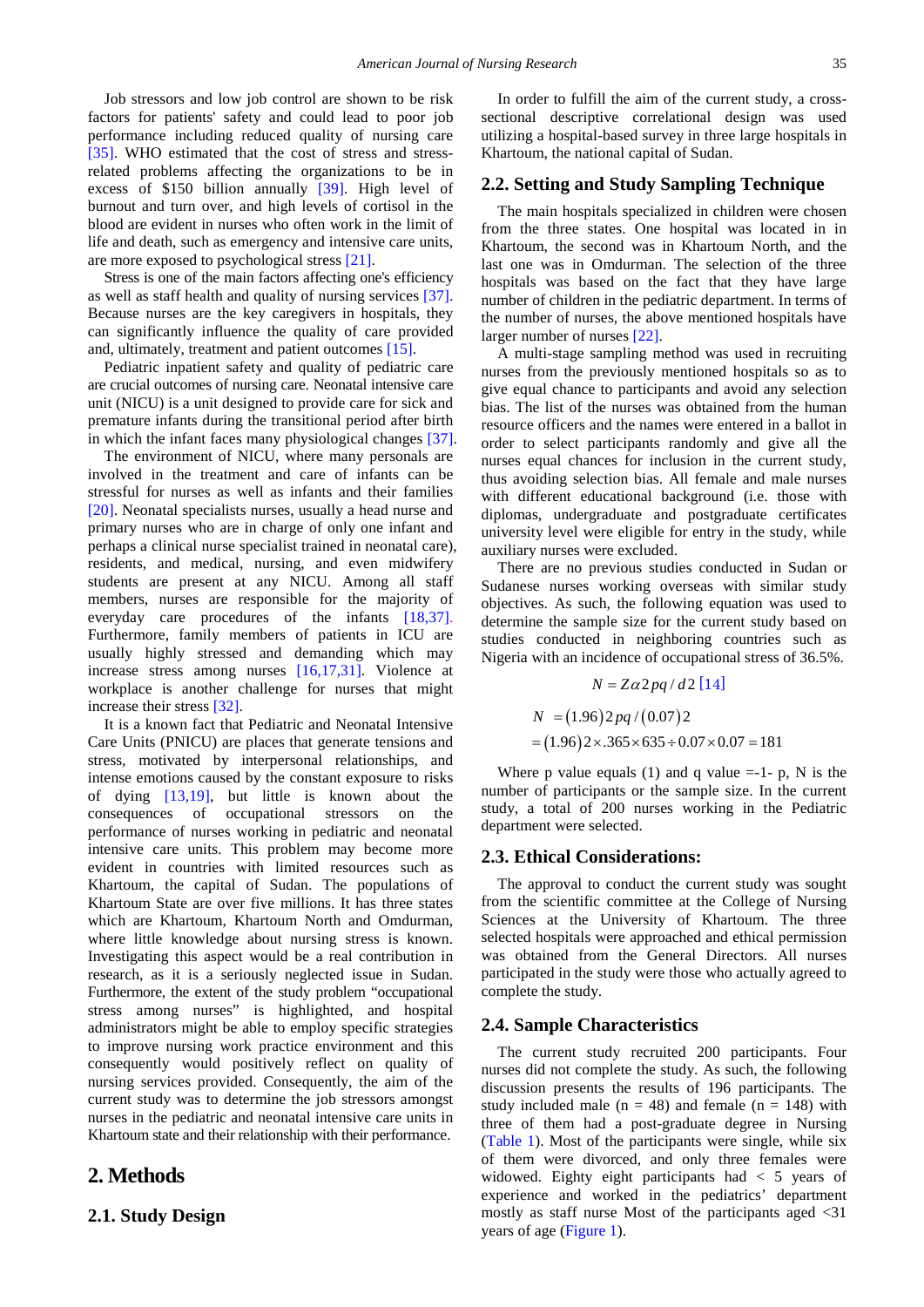<span id="page-2-0"></span>

| Parameters                  | Levels                                                            |                          | Men                      |                | Women | <b>Both Genders</b> |      |
|-----------------------------|-------------------------------------------------------------------|--------------------------|--------------------------|----------------|-------|---------------------|------|
|                             |                                                                   | $\mathbf N$              | $\%$                     | $\mathbf N$    | $\%$  | $\mathbf N$         | $\%$ |
|                             | Med Diploma                                                       | 22                       | 45.8                     | 58             | 39.2  | 80                  | 40.8 |
| Qualification               | University Diploma                                                | 19                       | 39.6                     | 36             | 24.3  | 55                  | 28.1 |
|                             | University Certificate                                            | 6                        | 12.5                     | 52             | 35.1  | 58                  | 29.6 |
|                             | Post Graduate                                                     | $\mathbf{1}$             | 2.1                      | 2              | 1.4   | 3                   | 1.5  |
|                             | Single                                                            | 21                       | 43.8                     | 80             | 54.1  | 101                 | 51.5 |
| Marital status              | Married                                                           | 25                       | 52.1                     | 61             | 41.2  | 86                  | 43.9 |
|                             | Divorced                                                          | $\overline{2}$           | 4.2                      | $\overline{4}$ | 2.7   | 6                   | 3.1  |
|                             | Widow                                                             | $\overline{\phantom{a}}$ | $\overline{\phantom{a}}$ | 3              | 2.0   | 3                   | 1.5  |
| Years of Experience (years) | < 1                                                               | $\overline{7}$           | 14.6                     | 17             | 11.5  | 24                  | 12.2 |
|                             | $1 - 5$                                                           | 22                       | 45.8                     | 66             | 44.6  | 88                  | 44.9 |
|                             | $6 - 10$                                                          | 13                       | 27.1                     | 35             | 23.6  | 48                  | 24.5 |
|                             | >10                                                               | 6                        | 12.5                     | 30             | 20.3  | 36                  | 18.4 |
|                             | Pediatrics                                                        | 24                       | 50.0                     | 60             | 40.5  | 84                  | 42.9 |
| Work place (Wards' type)    | Neonates                                                          | 16                       | 33.3                     | 37             | 25.0  | 53                  | 27.0 |
|                             | Other departments $\hspace{-0.1cm}\raisebox{0.2mm}{\text{}}^{\#}$ | 8                        | 16.7                     | 51             | 34.5  | 59                  | 30.1 |
| <b>Job Position</b>         | Head of department                                                | 6                        | 12.5                     | 29             | 19.6  | 35                  | 17.9 |
|                             | Staff nurse                                                       | 37                       | 77.1                     | 103            | 69.6  | 140                 | 71.4 |
|                             | Other positions $\!\!^*$                                          | 5                        | 10.4                     | 16             | 10.8  | 21                  | 10.7 |

**Table 1. Socio-Demographic characteristics of Nurses according to gender (N=196)**

<span id="page-2-1"></span>#Other departments stands for casualty………… \* Other positions include quality management.



**Figure 1.** Age distribution amongst male and female included in the study. Most of the participants were less than 31 years old

#### **2.5. Data Collection Tools**

Two tools were used to collect data including nursing stress scale and the modified Schwirn Six Dimensions Scale for Nursing Performance [\[34\].](#page-6-18) For the purpose of the current study, a 13-item self-administered nursing stress scale was used to measure occupational stressors. The scale is rated on a Likert scale ranges between 1 and 3. The reliability and validity of the tool were assured. The modified Schwirn Six Dimensions Scale for Nursing

Performance was used to assess nursing performance i.e. the service provided by them. It included six subtitles utilizing a modified version of the Patria scale.

#### **2.5.1. Validity and Reliability of Data Collection Tools**

The reliability of total scores of stressors' subscales in the recent research population was checked by conducting a pilot study consisting of 40 subjects (10 males & 30 females), who were randomly selected from the research population. After scoring the responses, the Cronbach's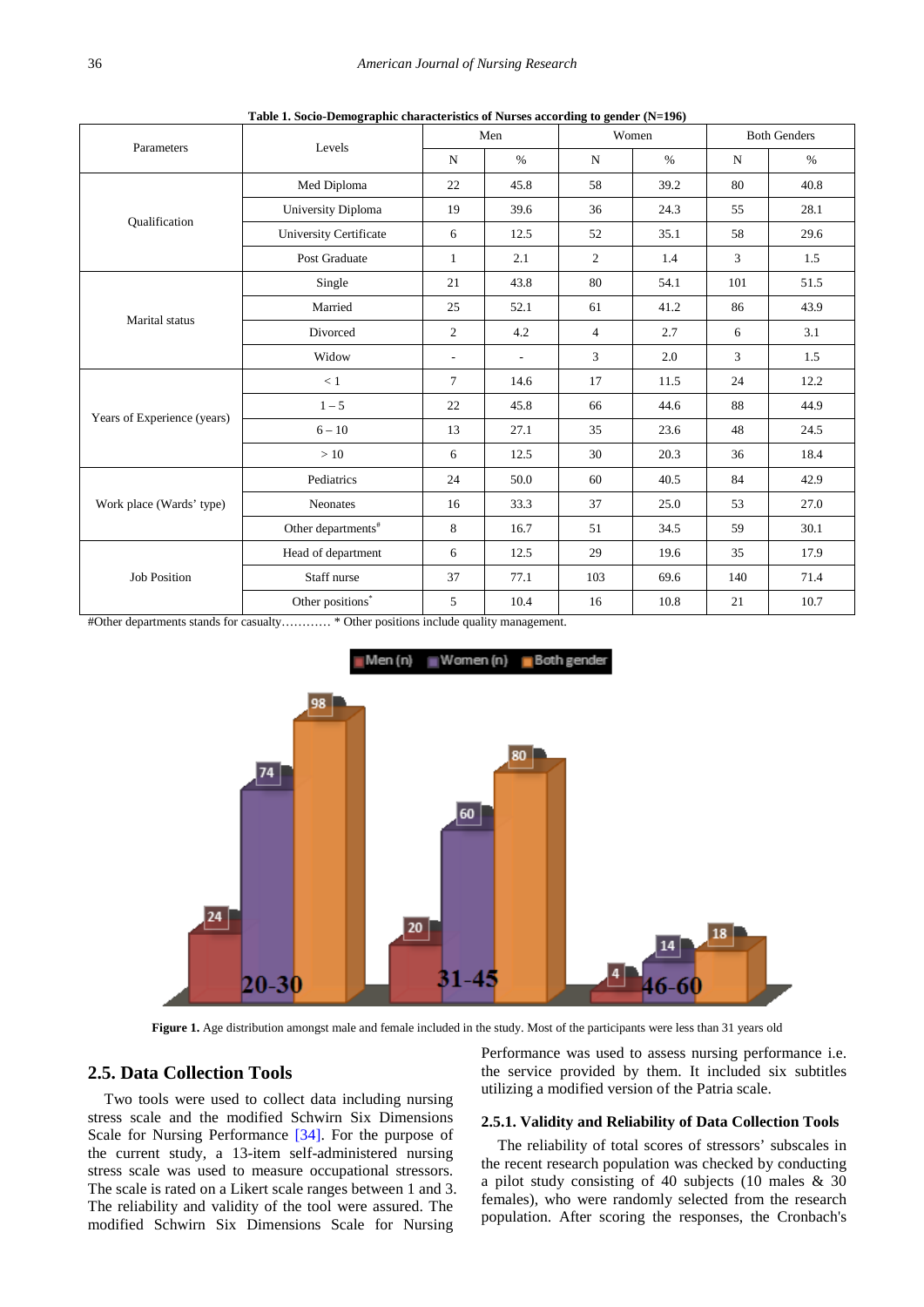Alpha and Spearman-Brown Coefficients were computed for each subscale and for total scale scores. Results were shown on [Table 2.](#page-3-0)

[Table 3](#page-3-1) Shows determining tested values for judging the level of stressor. The cuts points were determined using the following values (μ),  $(μ + σ)$ ,  $(μ - σ)$ .

**Table 2. Alpha and Spearman-Brown Reliability Coefficients for each subscale and for total scores of stressors scale**

<span id="page-3-0"></span>

| <b>Stressors Sub-Scales</b>                                 | No of Items |       | <b>Reliability Coefficients</b> |
|-------------------------------------------------------------|-------------|-------|---------------------------------|
|                                                             |             | Alpha | Spearman-Brown Coefficient      |
| The overall atmosphere in the unit children and newborns    | 14          | .613  | .620                            |
| The characteristics of the hospital                         | 9           | .739  | .700                            |
| Participation in Management                                 | 5           | .671  | .690                            |
| Behavior and support the Directoror the Director of Nursing | 8           | .840  | .857                            |
| Characteristics and working conditions                      | 4           | .544  | .604                            |
| Ambiguity nursing role                                      | 6           | .648  | .725                            |
| Lack of specialization                                      | 8           | .698  | .725                            |
| Problems related to the work table                          | 5           | .604  | .578                            |
| Lack of work resources and Aids                             | 4           | .546  | .683                            |
| Problems related to Work relationships                      | 8           | .727  | .812                            |
| Lack of Job Preparation and training                        | 4           | .700  | .724                            |
| Problems related to Dealing with patients                   | 10          | .659  | .630                            |
| Problems related to Job recognition                         | $\tau$      | .622  | .784                            |
| <b>Stressors Total scale</b>                                | 92          | .726  | .637                            |
|                                                             |             |       |                                 |

**Table 3. tested values for judging the level of Stressor**

<span id="page-3-1"></span>

| Range of means according to the result of<br>one sample t test | Judgment for Stressors |
|----------------------------------------------------------------|------------------------|
| Greater than $(\mu + \sigma)$                                  | High                   |
| Greater than ( $\mu$ ) up to ( $\mu + \sigma$ )                | Above Average          |
| A round $(\mu)$                                                | Med                    |
| Less than $(\mu)$ up to $(\mu - \sigma)$                       | <b>Below Average</b>   |
| Less than $(\mu - \sigma)$                                     | Low                    |

In order to check the validity of the job performance scale items in the current research population, the data collection tool was applied on a pilot sample consisting of 40 subjects (10 males & 30 females). The sample was selected randomly from the research population. After scoring the responses, Pearson correlation was conducted to estimate correlation coefficients between scores of each item and the total score of the subscale in which the item belonging to. This helped in determining the internal consistency of the scale. The results of these computations were shown on the [Table 4](#page-3-2) below.

Note back: μ denoted theoretical mean**,** σ denoted theoretical SD.

|  |  | Table 4. Alpha and Spearman-Brown Reliability Coefficients for each subscale of the Job Performance Scale |  |  |  |  |
|--|--|-----------------------------------------------------------------------------------------------------------|--|--|--|--|
|--|--|-----------------------------------------------------------------------------------------------------------|--|--|--|--|

<span id="page-3-2"></span>

|                                         | No of Items | <b>Reliability Coefficients</b> |         |  |  |
|-----------------------------------------|-------------|---------------------------------|---------|--|--|
| Job performance sub-dimensions          |             | Alpha                           | $S - B$ |  |  |
| Leadership                              | 6           | .920                            | .866    |  |  |
| Planning & Evaluation                   | 6           | .845                            | .702    |  |  |
| Communication skills                    |             | .930                            | .819    |  |  |
| Perform the procedure and Critical Care | 13          | .914                            | .778    |  |  |
| Family Teaching & Guidance              |             | .761                            | .939    |  |  |
| Job Development                         |             | .899                            | .789    |  |  |
| Job performance Total score             | 42          | .947                            | .917    |  |  |

#### **2.6. Data Analysis**

Data entry and processing were performed by using the Statistical Package of the Social Science (SPSS) Software, version 16.0. Various descriptive and inferential statistical methods were used including Student *t*-test, One Way ANOVA and logistic regression, P value was set at  $< 0.05$ .

# **3. Results**

The purpose of this study was to determine the job stressors amongst nurses in the pediatric and neonatal intensive care units and to assess the relationship between occupational stressors amongst nurses working in pediatric care units and their performance. The mean, SD and level of stressors reported by nurses are shown in [Table 5.](#page-4-0) One sample (t) test was used to determine the levels of occupational stressors. The lack of aids and resources and the unit's atmosphere were rated as "high" job stressors, while the hospital characteristics were rated "low" job stressors.

Results indicated that there was no significant relationship between occupational stress amongst nurses working in the pediatric and neonatal care units in Khartoum state hospitals and job performance [\(Table 6\)](#page-4-1).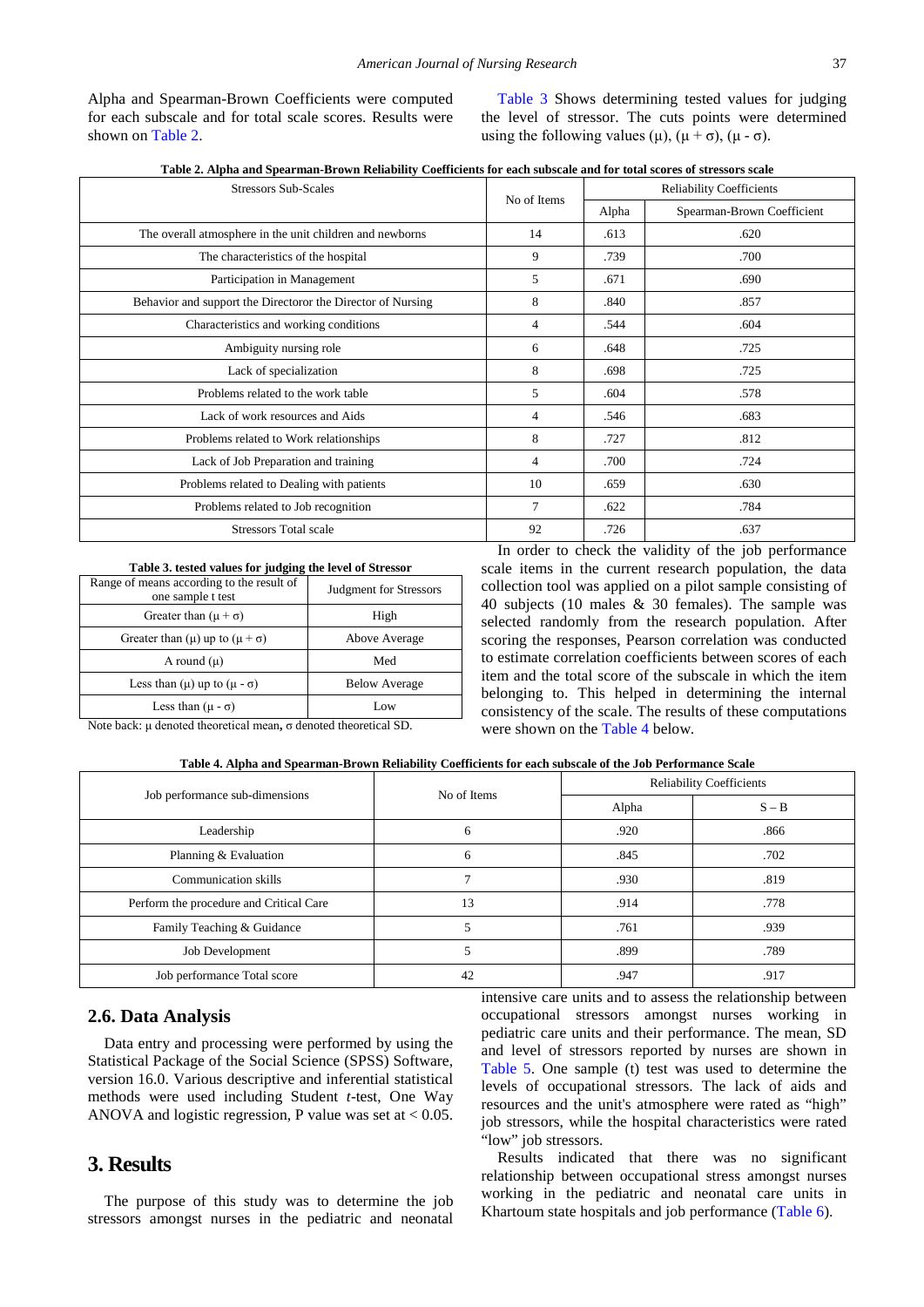<span id="page-4-0"></span>

| <b>Stressors Sub-Categories</b>   | Mean  | SD.  | Tested value | Calculated (t) value | Inference            |
|-----------------------------------|-------|------|--------------|----------------------|----------------------|
| The overall atmosphere in units   | 34.58 | 4.25 | 32.67        | 6.303                | High                 |
| Hospital characteristics          | 13.80 | 3.65 | 15.00        | $-4.620$             | Low                  |
| Participation in Management       | 8.37  | 2.56 | 10.00        | $-8.944$             | <b>Below Average</b> |
| Behavior & support of Director    | 16.59 | 5.10 | 16.00        | 1.623                | Medium               |
| Work Characteristics & conditions | 7.20  | 2.29 | 8.00         | $-4.872$             | <b>Below Average</b> |
| Ambiguity nursing role            | 10.87 | 3.07 | 12.00        | $-5.159$             | <b>Below Average</b> |
| Lack of specialization            | 17.57 | 4.42 | 16.00        | 4.973                | Above Average        |
| Problems related to the schedule  | 11.30 | 2.90 | 10.00        | 6.282                | Above Average        |
| Lack of Aids and resources        | 10.28 | 2.01 | 9.33         | 6.614                | High                 |
| Work relationships Problems       | 17.41 | 3.87 | 16.00        | 5.110                | Above Average        |
| Preparation and training          | 8.65  | 2.68 | 8.00         | 3.385                | Above Average        |
| Dealing with patients             | 21.91 | 4.04 | 20.00        | 6.609                | Above Average        |
| Job recognition                   | 15.93 | 3.76 | 14.00        | 7.209                | Above Average        |
| <b>Stressors Total score</b>      | 194.5 | 13.0 | 184.0        | 11.267               | Above Average        |
|                                   |       |      |              |                      |                      |

**Table 5. Occupational stressors amongst nurses working in the Pediatric and Neonatal units**

**Table 6. Association between job stressors and job performance**

<span id="page-4-1"></span>

| Job performance Sub-Categories          | r-values | p-value |
|-----------------------------------------|----------|---------|
| Leadership                              | $-.087$  | .112    |
| Planning & Evaluation                   | .006     | .469    |
| Communication skills                    | .102     | .077    |
| Perform the procedure and Critical Care | $-.027$  | .354    |
| Family Teaching & Guidance              | $-.052$  | .236    |
| <b>Job Development</b>                  | $-.079$  | .134    |
| Total score                             | $-.029$  | .342    |

There were no statistically significant differences between male and female in terms of the job stressors, except for the working atmosphere where men were suffering more than women [\(Table 7\)](#page-4-2). Moreover, there were no significant differences between male and female in terms of their social class, job position or work place.

[Table 8](#page-5-0) shows results of stepwise multiple regression analysis to identify any significance effect of occupational stressors among nurses working in pediatric neonatal and neonatal care units in Khartoum state hospitals on nurses job performance. The results suggested that the director behavior and support was significantly correlated with job performance.

**Table 7. results of Mann-Whitney Test to determine the significance of differences in Occupational stressors amongst nurses working in the Pediatric and Neonatal units as differentiated by gender**

<span id="page-4-2"></span>

| <b>Stressors Sub-Categories</b>      | Gender  | Mean of ranks | U Value | Z Value                                                                                                        | p-value  |  |
|--------------------------------------|---------|---------------|---------|----------------------------------------------------------------------------------------------------------------|----------|--|
| Units overall atmosphere             | Males   | 117.57        | 2637    |                                                                                                                | $0.004*$ |  |
|                                      | Females | 92.31         |         | $-2.691$<br>$-1.458$<br>$-1.236$<br>$-.974$<br>$-.903$<br>$-.265$<br>$-.573$<br>$-1.169$<br>$-.898$<br>$-.203$ |          |  |
| Hospital characteristics             | Males   | 108.80        | 3058    |                                                                                                                | 0.073    |  |
|                                      | Females | 95.16         |         |                                                                                                                |          |  |
| Participation in Mana gement         | Males   | 89.85         | 3137    |                                                                                                                | 0.108    |  |
|                                      | Females | 101.30        |         | $-.698$<br>$-.582$<br>$-.173$<br>$-1.869$                                                                      |          |  |
| Director Behavior& support           | Males   | 105.41        | 3221    |                                                                                                                | 0.165    |  |
|                                      | Females | 96.26         |         |                                                                                                                |          |  |
| Characteristics & conditions of work | Males   | 104.78        | 3251    |                                                                                                                | 0.183    |  |
|                                      | Females | 96.46         |         |                                                                                                                |          |  |
|                                      | Males   | 100.36        |         |                                                                                                                | 0.396    |  |
| Ambiguity nursing role               | Females | 97.90         | 3463    |                                                                                                                |          |  |
| Lack of specialization               | Males   | 94.45         | 3358    |                                                                                                                | 0.254    |  |
|                                      | Females | 99.81         |         |                                                                                                                |          |  |
| Problems related to the table        | Males   | 106.71        | 3158    |                                                                                                                | 0.121    |  |
|                                      | Females | 95.84         |         |                                                                                                                |          |  |
| Lack of Aids and resources           | Males   | 104.51        |         |                                                                                                                | 0.185    |  |
|                                      | Females | 96.55         | 3264    |                                                                                                                |          |  |
|                                      | Males   | 99.94         | 3483    |                                                                                                                | 0.420    |  |
| Work relationships                   | Females | 98.03         |         |                                                                                                                |          |  |
|                                      | Males   | 103.39        | 3318    |                                                                                                                |          |  |
| Preparation and training             | Females | 96.92         |         |                                                                                                                | 0.243    |  |
|                                      | Males   | 102.63        | 3354    |                                                                                                                | 0.280    |  |
| Dealing with patients                | Females | 97.16         |         |                                                                                                                |          |  |
| Job recognition                      | Males   | 99.72         | 3494    |                                                                                                                | 0.432    |  |
|                                      | Females | 98.10         |         |                                                                                                                |          |  |
| <b>Stressors Total score</b>         | Males   | 111.79        | 2914    |                                                                                                                |          |  |
|                                      | Females | 94.19         |         |                                                                                                                | 0.062    |  |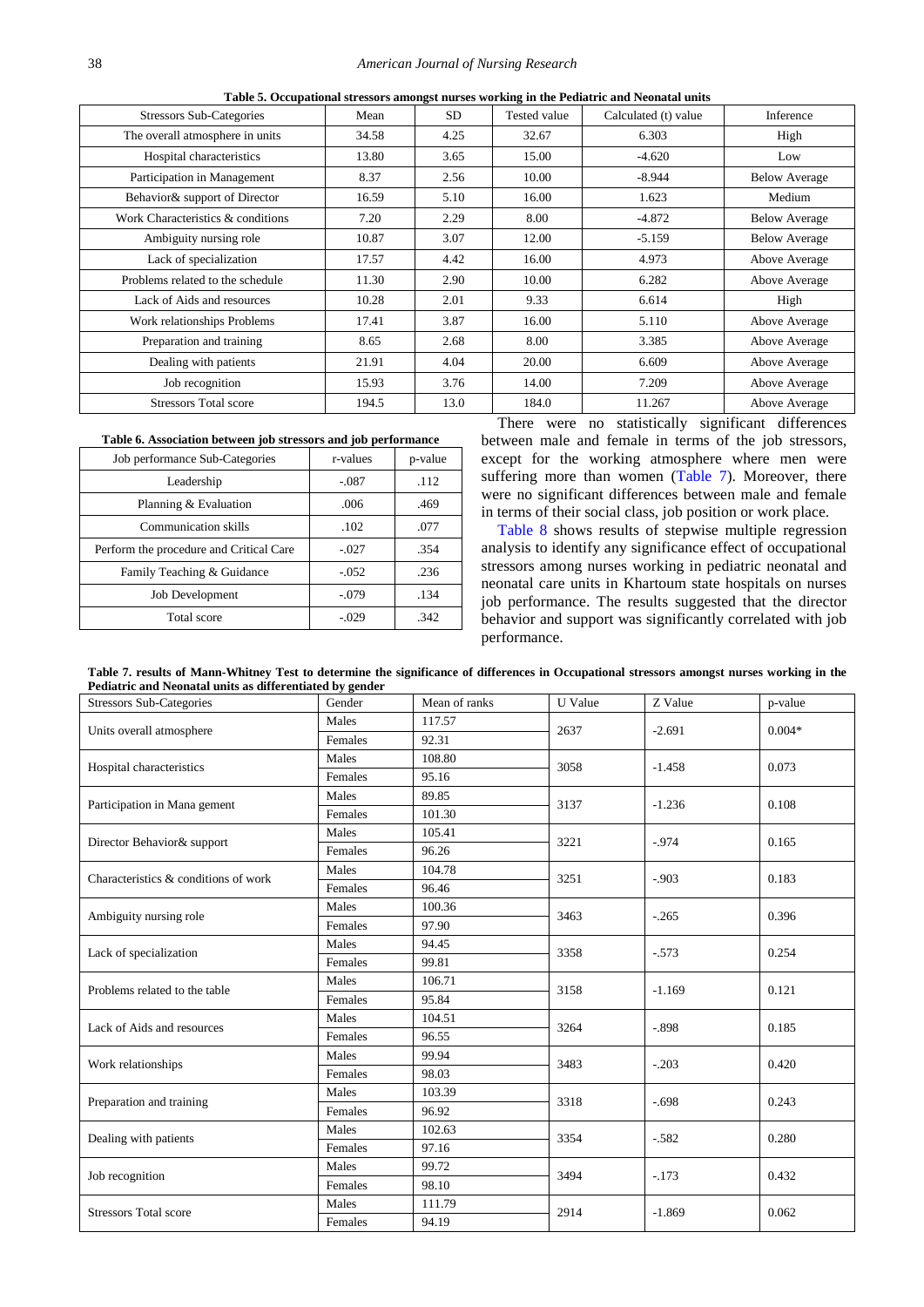<span id="page-5-0"></span>

| Table 8. Results of stepwise multi-Regression analysis |            |                |     |             |       |      |      |          |  |
|--------------------------------------------------------|------------|----------------|-----|-------------|-------|------|------|----------|--|
| sub-scales entered                                     | Model      | Sum of Squares | Df  | Mean Square | F     | Sig. | R    | R Square |  |
| Director Behavior & support                            | Regression | 178574.466     |     | 178574.466  |       |      | .209 | .044     |  |
|                                                        | Residual   | 3922547.059    | 194 | 20219.315   | 8.832 | .003 |      |          |  |
|                                                        | Total      | 4101121.526    | 195 |             |       |      |      |          |  |

# **4. Discussion**

The aim of the current study was to determine the job stressors amongst nurses in the pediatric and neonatal intensive care units and their relationship with their performance. In the present study, most nurses in the pediatric and NICU reported above average levels of occupational stressors such as the lack of specialization, work relationships' problems, work characteristics & conditions, ambiguity, training, lack of aids and resources as well as dealing with the dying patients.

Occupational stress has been acknowledged as a significant problem in Pediatric and Neonatal Intensive Care Units, due to the specificity of their job. Unsurprisingly, high and moderate levels of stressors among nurses in general have been emphasized in literature [\[37\]](#page-6-9) and high levels of stress were reported amongst nurses working in the intensive care units [\[7\].](#page-6-19) The current study showed that the overall atmosphere in units and the lack of aids and resources were rated as high job stressors among nurses. The units' atmosphere including space, lighting and noise were previously reported by Morrison et al. [\[27\]](#page-6-20) who found that noise was correlated with several measures of stress including tachycardia and annoyance ratings. Furthermore, Al Omar [\[4\]](#page-6-21) reported that the first cause of work stress in nursing was the insufficient technical facilities. Similarly, Bailey [\[5\]](#page-6-22) found that the elements of work environment such as lack of sufficient equipment and inadequate work space were considered as the major sources of stress. Additionally, literature found that the enclosed atmosphere, time pressures, excessive noise were the most common stressors reported by the ICU nurses [\[12,26\].](#page-6-23) Finally, the physical aspects of work such as sudden noise from the equipment in the unit were reported as a source of stressors for nurses [\[27\].](#page-6-20) Also Al-Omar [\[4\],](#page-6-21) who studied sources of work stress among hospital staff at the Saudi Ministry of Health, found that the long working hours and short breaks were the most reported source of stress for the nursing staff. Also, the overall atmosphere especially the air conditioning system at the Pediatric, and the NICU caused high levels of stress for nurses [\[12,13,26\].](#page-6-23) Moreover, a study done by Mohamed *et al* [\[26\]](#page-6-24) in Alexandria illustrated that the most stressful items related to the professional and environmental factors reported by ICUs were insufficient functional equipment, which goes on line with the results of the this study.

On the other hand, the current study showed that nurses become stressed and face special feelings when dealing with patients at risk of dying or those who are dead. This agreed with other studies conducted in various countries and revealed that the most common source of nursing stress was related to death or expecting death situation, followed by, uncertainty about treatment, conflict with other nurses, and workload. [\[10,26\].](#page-6-25) Nurses working in intensive care units perceived death or expecting death

situations as the highest source of stress they face in their work. Similarly, Cole et al. [\[11\]](#page-6-26) reported that the death or expecting death situations were recognized as important sources of stress by intensive care unit nurses. On the contrary, the present study findings disagreed with the study of Hays et al. [\[21\]](#page-6-8) who found that the nurses reported minimum to no stress when exposed to the death and dying patients.

Furthermore, consistent with studies of Ling et al. [\[25\],](#page-6-27) Cronqvist et al. [\[13\]](#page-6-15) and Valizadeh, et al. [\[37\],](#page-6-9) taking care of too many patients (2-3 or more) by one nurse was found to cause considerable and high stressors. In the current study, taking care of many neonates (2-3) or critically ill patients and inadequate number of staff nurses and inexperienced staff were perceived to compromise nurse's ability to provide quality care.

In the current study, all the stressors faced by nurses did not affect their job performance except the directors' behavior and support. Literature revealed that job stress among nurses correlated with low job performance [\[24,36\].](#page-6-28) However, a study done in Jordan in 2013 by Akif [\[3\]](#page-6-29) found that there was a significant positive relationship between four stressors and performance as follows: organizational climate had the most influence on performance followed by the economic factors, then Job difficulty and finally peers' competition. The current study did not agree with some of the above studies regarding the relationship between stressors and performance except managers' support probably due to the fact that the Sudanese character and behavior is liable to work in any situation even if it is so hard, if they receive good treatment and surveillance from their managers.

Despite nurses performance was not related to stress, specific programs have to be implemented to control stress in nurses and improve their well-being. Specific programs should target working atmosphere, lack of specialization, problems related to the schedule, lack of aids and resources, work relationships, preparation and training of nurses, dealing with patients and Job recognition. More efficient management models need to be adopted in order to solve the conflicts for the health professionals working in the pediatric department specially ICU. Nurse administrators and nurse managers should be aware of the significance of support in the workplace. Adequate number of nurses in the hospitals can perhaps reduce the intensity of occupational stressors and improved the quality of the work. Nurse administrators should eliminating disproportionate workload and staffing through appropriate scheduling and decreasing unpredicted changes to lower stress levels Periodic round for the staff to solve their problems and share them in management. Furthermore, nurses can play a vital role in assessment and management of psychological symptoms that they experience [\[30\].](#page-6-30) Likewise, nursing educators should integrate occupational stress and other related issues into nursing education and research [\[1,2,31\].](#page-6-31)

Future research may want to examine stress in nurses using larger and more representative sample, and include